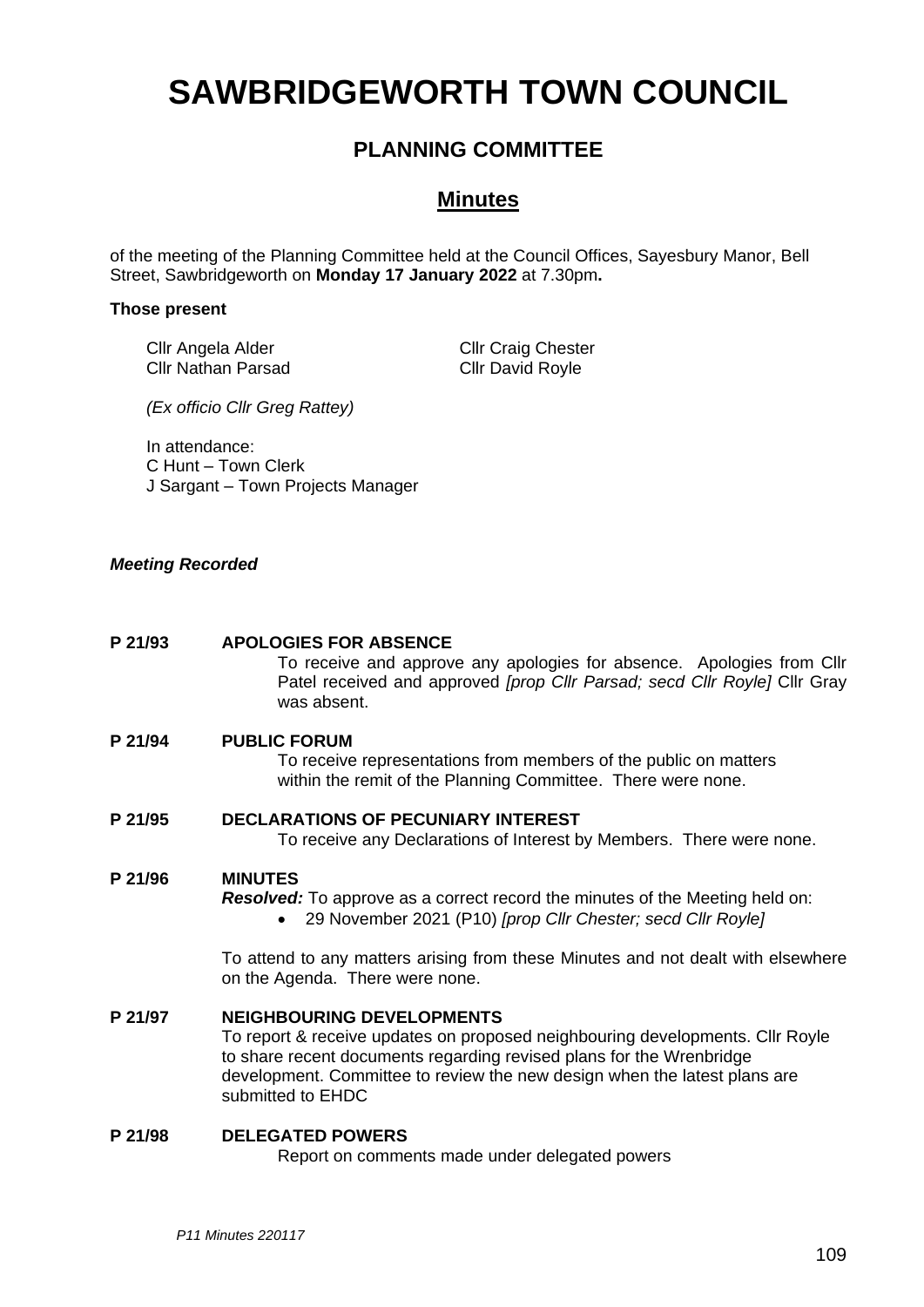#### **3/21/2658/HH 50 & 52 Bullfields, CM21 9DF**

Demolition of **outbuildings and erection of an integrated single storey rear extension** *STC Comment:* No objection

**\_\_\_\_\_\_\_\_\_\_\_\_\_\_\_\_\_\_\_\_\_\_\_\_\_\_\_\_\_\_\_\_\_\_\_\_\_\_\_\_\_\_\_\_\_\_\_\_\_\_\_\_\_\_\_\_\_\_\_\_\_\_\_\_\_\_\_\_\_\_\_**

**\_\_\_\_\_\_\_\_\_\_\_\_\_\_\_\_\_\_\_\_\_\_\_\_\_\_\_\_\_\_\_\_\_\_\_\_\_\_\_\_\_\_\_\_\_\_\_\_\_\_\_\_\_\_\_\_\_\_\_\_\_\_\_\_\_\_\_\_\_\_\_**

#### **3/21/2786/FUL 6 Springhall Road, CM21 9ET**

[Erection of two four bedroom detached dwellings with new vehicular access way](https://publicaccess.eastherts.gov.uk/online-applications/applicationDetails.do?activeTab=documents&keyVal=R23AAFGLHW700) **STC Comment:** No objection as long as East Herts highways are content with access arrangements

**\_\_\_\_\_\_\_\_\_\_\_\_\_\_\_\_\_\_\_\_\_\_\_\_\_\_\_\_\_\_\_\_\_\_\_\_\_\_\_\_\_\_\_\_\_\_\_\_\_\_\_\_\_\_\_\_\_\_\_\_\_\_\_\_\_\_\_\_\_\_\_**

#### **3/21/2832/OUT Cermencita Cattery & Kennels, Highbank, Spellbrook Lane West**

[Outline planning for the demolition of four buildings and erection of four dwellings with](https://publicaccess.eastherts.gov.uk/online-applications/applicationDetails.do?keyVal=R2CMYAGL00X00&activeTab=summary)  [associated access way and parking, all](https://publicaccess.eastherts.gov.uk/online-applications/applicationDetails.do?keyVal=R2CMYAGL00X00&activeTab=summary) matters reserved **STC Comment:** No objection

**\_\_\_\_\_\_\_\_\_\_\_\_\_\_\_\_\_\_\_\_\_\_\_\_\_\_\_\_\_\_\_\_\_\_\_\_\_\_\_\_\_\_\_\_\_\_\_\_\_\_\_\_\_\_\_\_\_\_\_\_\_\_\_\_\_\_\_\_\_\_\_**

#### **3/21/2847/HH The Lodge, Hyde Hall, Hallingbury Road**

[Construction of two storey side extension. New gable on first floor rear elevation with new](https://publicaccess.eastherts.gov.uk/online-applications/applicationDetails.do?activeTab=documents&keyVal=R2G900GLI0M00)  [first floor rear and side window openings. Alterations to fenestration. Demolition of](https://publicaccess.eastherts.gov.uk/online-applications/applicationDetails.do?activeTab=documents&keyVal=R2G900GLI0M00)  [outhouses and construction of replacement outbuilding consisting of garage, store and](https://publicaccess.eastherts.gov.uk/online-applications/applicationDetails.do?activeTab=documents&keyVal=R2G900GLI0M00)  [home office](https://publicaccess.eastherts.gov.uk/online-applications/applicationDetails.do?activeTab=documents&keyVal=R2G900GLI0M00)

*STC Comment:* No objection

#### **3/21/2903/COMPN 35 Bell Street, CM21 9AR**

[Change of use from Class E to Class C3 for one 1-bed](https://publicaccess.eastherts.gov.uk/online-applications/applicationDetails.do?keyVal=R2RES3GL00X00&activeTab=summary) apartment with partial retention of [existing ground floor commercial space](https://publicaccess.eastherts.gov.uk/online-applications/applicationDetails.do?keyVal=R2RES3GL00X00&activeTab=summary)

**\_\_\_\_\_\_\_\_\_\_\_\_\_\_\_\_\_\_\_\_\_\_\_\_\_\_\_\_\_\_\_\_\_\_\_\_\_\_\_\_\_\_\_\_\_\_\_\_\_\_\_\_\_\_\_\_\_\_\_\_\_\_\_\_\_\_\_\_\_\_\_**

**\_\_\_\_\_\_\_\_\_\_\_\_\_\_\_\_\_\_\_\_\_\_\_\_\_\_\_\_\_\_\_\_\_\_\_\_\_\_\_\_\_\_\_\_\_\_\_\_\_\_\_\_\_\_\_\_\_\_\_\_\_\_\_\_\_\_\_\_\_\_\_**

**STC Comment:** Regret the loss of Class E at first floor, we welcome the retention at ground floor

#### **3/21/2950/HH Dower House, 17A Knight Street, CM21 9AT**

[Demolition of existing roof. Raising roof and chimney height through loft conversion and](https://publicaccess.eastherts.gov.uk/online-applications/applicationDetails.do?activeTab=documents&keyVal=R34BN8GLI8C00)  [extension, incorporating four roof lights. Insertion of](https://publicaccess.eastherts.gov.uk/online-applications/applicationDetails.do?activeTab=documents&keyVal=R34BN8GLI8C00) three dormers to front elevation and [two dormers to rear elevation. Insertion of window to first floor rear elevation. Front](https://publicaccess.eastherts.gov.uk/online-applications/applicationDetails.do?activeTab=documents&keyVal=R34BN8GLI8C00)  [single storey car lodge and outbuilding. Alterations to fenestration](https://publicaccess.eastherts.gov.uk/online-applications/applicationDetails.do?activeTab=documents&keyVal=R34BN8GLI8C00)

**STC Comment:** No objection as long as neighbour concerns are assessed in terms of daylight/privacy impact

**\_\_\_\_\_\_\_\_\_\_\_\_\_\_\_\_\_\_\_\_\_\_\_\_\_\_\_\_\_\_\_\_\_\_\_\_\_\_\_\_\_\_\_\_\_\_\_\_\_\_\_\_\_\_\_\_\_\_\_\_\_\_\_\_\_\_\_\_\_\_\_**

**\_\_\_\_\_\_\_\_\_\_\_\_\_\_\_\_\_\_\_\_\_\_\_\_\_\_\_\_\_\_\_\_\_\_\_\_\_\_\_\_\_\_\_\_\_\_\_\_\_\_\_\_\_\_\_\_\_\_\_\_\_\_\_\_\_\_\_\_\_\_\_**

#### **3/21/2993/HH 2 Northfield Road, CM21 9DR**

[Two storey side extension](https://publicaccess.eastherts.gov.uk/online-applications/applicationDetails.do?activeTab=documents&keyVal=R3FFO3GLIBU00)

*STC Comment:* No objection

#### **3/21/3024/HH 24 Pishiobury Drive, CM21 0AE**

[Single storey rear extension. New rear patio and external steps. New front porch with](https://publicaccess.eastherts.gov.uk/online-applications/applicationDetails.do?activeTab=documents&keyVal=R3OOYCGLIEC00)  [relocated front door. Alterations to ground floor fenestration. Change the exterior walls](https://publicaccess.eastherts.gov.uk/online-applications/applicationDetails.do?activeTab=documents&keyVal=R3OOYCGLIEC00)  [and roof of the rear conservatory](https://publicaccess.eastherts.gov.uk/online-applications/applicationDetails.do?activeTab=documents&keyVal=R3OOYCGLIEC00) *STC Comment:* No objection

**\_\_\_\_\_\_\_\_\_\_\_\_\_\_\_\_\_\_\_\_\_\_\_\_\_\_\_\_\_\_\_\_\_\_\_\_\_\_\_\_\_\_\_\_\_\_\_\_\_\_\_\_\_\_\_\_\_\_\_\_\_\_\_\_\_\_\_\_\_\_\_**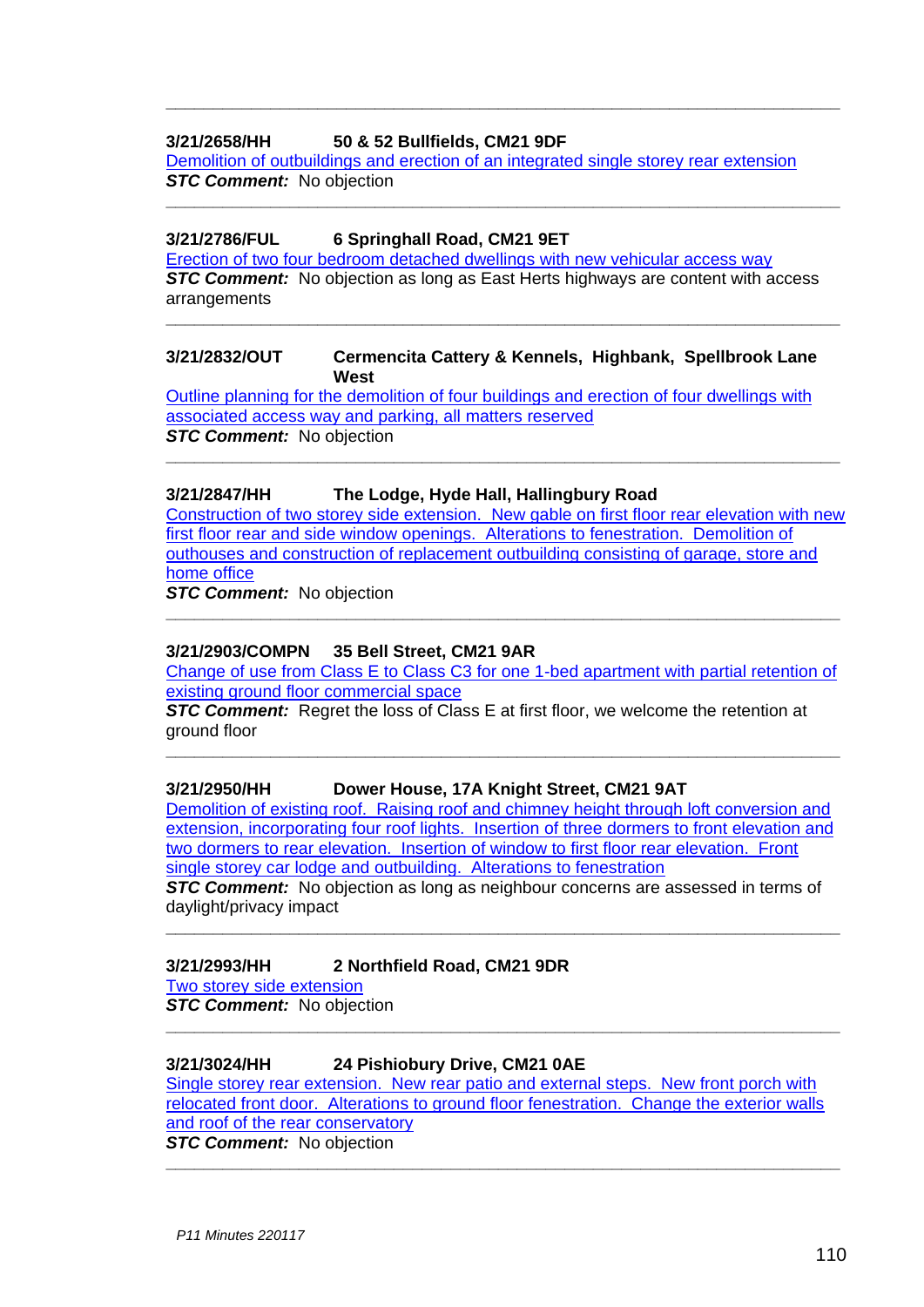# **3/21/3028/HH Hill View, London Road, Spellbrook** Single storey side extension [and raising roof height](https://publicaccess.eastherts.gov.uk/online-applications/applicationDetails.do?activeTab=documents&keyVal=R3P0J8GLIEN00)

*STC Comment:* No objection **\_\_\_\_\_\_\_\_\_\_\_\_\_\_\_\_\_\_\_\_\_\_\_\_\_\_\_\_\_\_\_\_\_\_\_\_\_\_\_\_\_\_\_\_\_\_\_\_\_\_\_\_\_\_\_\_\_\_\_\_\_\_\_\_\_\_\_\_\_\_\_**

# **3/21/3071/HH 42 Pishiobury Drive, CM21 0AE**

Two storey [front extension and rear ground floor infill extension. Insertion of first floor](https://publicaccess.eastherts.gov.uk/online-applications/applicationDetails.do?activeTab=documents&keyVal=R3UV8XGLIHJ00)  [window to side elevation. Alterations to fenestration and external alterations](https://publicaccess.eastherts.gov.uk/online-applications/applicationDetails.do?activeTab=documents&keyVal=R3UV8XGLIHJ00) **STC Comment:** No objection **\_\_\_\_\_\_\_\_\_\_\_\_\_\_\_\_\_\_\_\_\_\_\_\_\_\_\_\_\_\_\_\_\_\_\_\_\_\_\_\_\_\_\_\_\_\_\_\_\_\_\_\_\_\_\_\_\_\_\_\_\_\_\_\_\_\_\_\_\_\_\_**

**\_\_\_\_\_\_\_\_\_\_\_\_\_\_\_\_\_\_\_\_\_\_\_\_\_\_\_\_\_\_\_\_\_\_\_\_\_\_\_\_\_\_\_\_\_\_\_\_\_\_\_\_\_\_\_\_\_\_\_\_\_\_\_\_\_\_\_\_\_\_\_**

# **3/21/3113/HH 30 Newton Drive, CM21 9HE**

[Demolition of lean-to, garage and porch. Erection of two storey side and rear extension](https://publicaccess.eastherts.gov.uk/online-applications/applicationDetails.do?activeTab=documents&keyVal=R45Z7GGLIKR00)  incorporating a first floor rear [Juliet balcony, single storey front and rear extensions,](https://publicaccess.eastherts.gov.uk/online-applications/applicationDetails.do?activeTab=documents&keyVal=R45Z7GGLIKR00)  replacement windows [and alteration to external materials](https://publicaccess.eastherts.gov.uk/online-applications/applicationDetails.do?activeTab=documents&keyVal=R45Z7GGLIKR00)

*STC Comment:* No material objection, however neighbour privacy and amenity will to be considered **\_\_\_\_\_\_\_\_\_\_\_\_\_\_\_\_\_\_\_\_\_\_\_\_\_\_\_\_\_\_\_\_\_\_\_\_\_\_\_\_\_\_\_\_\_\_\_\_\_\_\_\_\_\_\_\_\_\_\_\_\_\_\_\_\_\_\_\_\_\_\_**

**\_\_\_\_\_\_\_\_\_\_\_\_\_\_\_\_\_\_\_\_\_\_\_\_\_\_\_\_\_\_\_\_\_\_\_\_\_\_\_\_\_\_\_\_\_\_\_\_\_\_\_\_\_\_\_\_\_\_\_\_\_\_\_\_\_**

# **P 21/99 PLANNING APPLICATIONS RECEIVED FROM EHDC**

To consider Planning Applications received from EHDC since the last meeting of the Planning Committee.

# **3/21/2975/FUL The Knightons, 6 Spellbrook Lane East, Spellbrook**

[Sitting of portacabin for the use of beauty treatments](https://publicaccess.eastherts.gov.uk/online-applications/applicationDetails.do?activeTab=documents&keyVal=R3CCJTGLIAH00)

*STC Comment:* No objection *[prop Cllr Parsad; secd Cllr Royle]* **\_\_\_\_\_\_\_\_\_\_\_\_\_\_\_\_\_\_\_\_\_\_\_\_\_\_\_\_\_\_\_\_\_\_\_\_\_\_\_\_\_\_\_\_\_\_\_\_\_\_\_\_\_\_\_\_\_\_\_\_\_\_\_\_\_\_\_\_\_\_\_**

#### **3/21/3127/HH Highbank, London Road, Spellbrook**

Demolition of single storey side extension. Construction of single storey rear extension. [New roof at a raised height with new chimney, loft conversion with 3 rear dormer](https://publicaccess.eastherts.gov.uk/online-applications/applicationDetails.do?activeTab=documents&keyVal=R47IQEGLILN00)  windows, 1 [front dormer window and 2 front rooflight windows](https://publicaccess.eastherts.gov.uk/online-applications/applicationDetails.do?activeTab=documents&keyVal=R47IQEGLILN00) *STC Comment:* No objection *[prop Cllr Chester; secd Cllr Parsad]*

**\_\_\_\_\_\_\_\_\_\_\_\_\_\_\_\_\_\_\_\_\_\_\_\_\_\_\_\_\_\_\_\_\_\_\_\_\_\_\_\_\_\_\_\_\_\_\_\_\_\_\_\_\_\_\_\_\_\_\_\_\_\_\_\_\_\_\_\_\_\_\_**

# **3/21/3134/HH Rowney Bois, High Wych Road, CM21 0HH**

[First floor front and rear extension to form crown roof with new dormers to the front, rear](https://publicaccess.eastherts.gov.uk/online-applications/applicationDetails.do?activeTab=documents&keyVal=R49DEDGLIMC00)  [and both sides. Single storey front and rear infill extension. Alterations to ground floor](https://publicaccess.eastherts.gov.uk/online-applications/applicationDetails.do?activeTab=documents&keyVal=R49DEDGLIMC00)  [fenestration. Demolish part of the stable building](https://publicaccess.eastherts.gov.uk/online-applications/applicationDetails.do?activeTab=documents&keyVal=R49DEDGLIMC00) *STC Comment:* No objection *[prop Cllr Parsad; secd Cllr Chester]*

# **\_\_\_\_\_\_\_\_\_\_\_\_\_\_\_\_\_\_\_\_\_\_\_\_\_\_\_\_\_\_\_\_\_\_\_\_\_\_\_\_\_\_\_\_\_\_\_\_\_\_\_\_\_\_\_\_\_\_\_\_\_\_\_\_\_\_\_\_\_\_\_**

### **3/21/3140/HH 34 The Orchards, CM21 9BB**

[Demolition of garage. Erection of two storey side extension and single storey rear](https://publicaccess.eastherts.gov.uk/online-applications/applicationDetails.do?activeTab=documents&keyVal=R49OKCGLIMP00)  [extension. New dormer windows to front and replacement windows](https://publicaccess.eastherts.gov.uk/online-applications/applicationDetails.do?activeTab=documents&keyVal=R49OKCGLIMP00) *STC Comment:* No objection *[prop Cllr Royle; secd Cllr Parsad]*

**\_\_\_\_\_\_\_\_\_\_\_\_\_\_\_\_\_\_\_\_\_\_\_\_\_\_\_\_\_\_\_\_\_\_\_\_\_\_\_\_\_\_\_\_\_\_\_\_\_\_\_\_\_\_\_\_\_\_\_\_\_\_\_\_\_\_\_\_\_\_\_**

#### **3/21/3160/HH 26 West Road, CM21 0BL**

[Single storey rear extension and alterations to roof to](https://publicaccess.eastherts.gov.uk/online-applications/applicationDetails.do?activeTab=documents&keyVal=R4GH1OGLIOA00) create new gable with loft [conversion](https://publicaccess.eastherts.gov.uk/online-applications/applicationDetails.do?activeTab=documents&keyVal=R4GH1OGLIOA00)

**\_\_\_\_\_\_\_\_\_\_\_\_\_\_\_\_\_\_\_\_\_\_\_\_\_\_\_\_\_\_\_\_\_\_\_\_\_\_\_\_\_\_\_\_\_\_\_\_\_\_\_\_\_\_\_\_\_\_\_\_\_\_\_\_\_**

*STC Comment:* No objection *[prop Cllr Parsad; secd Cllr Rattey]*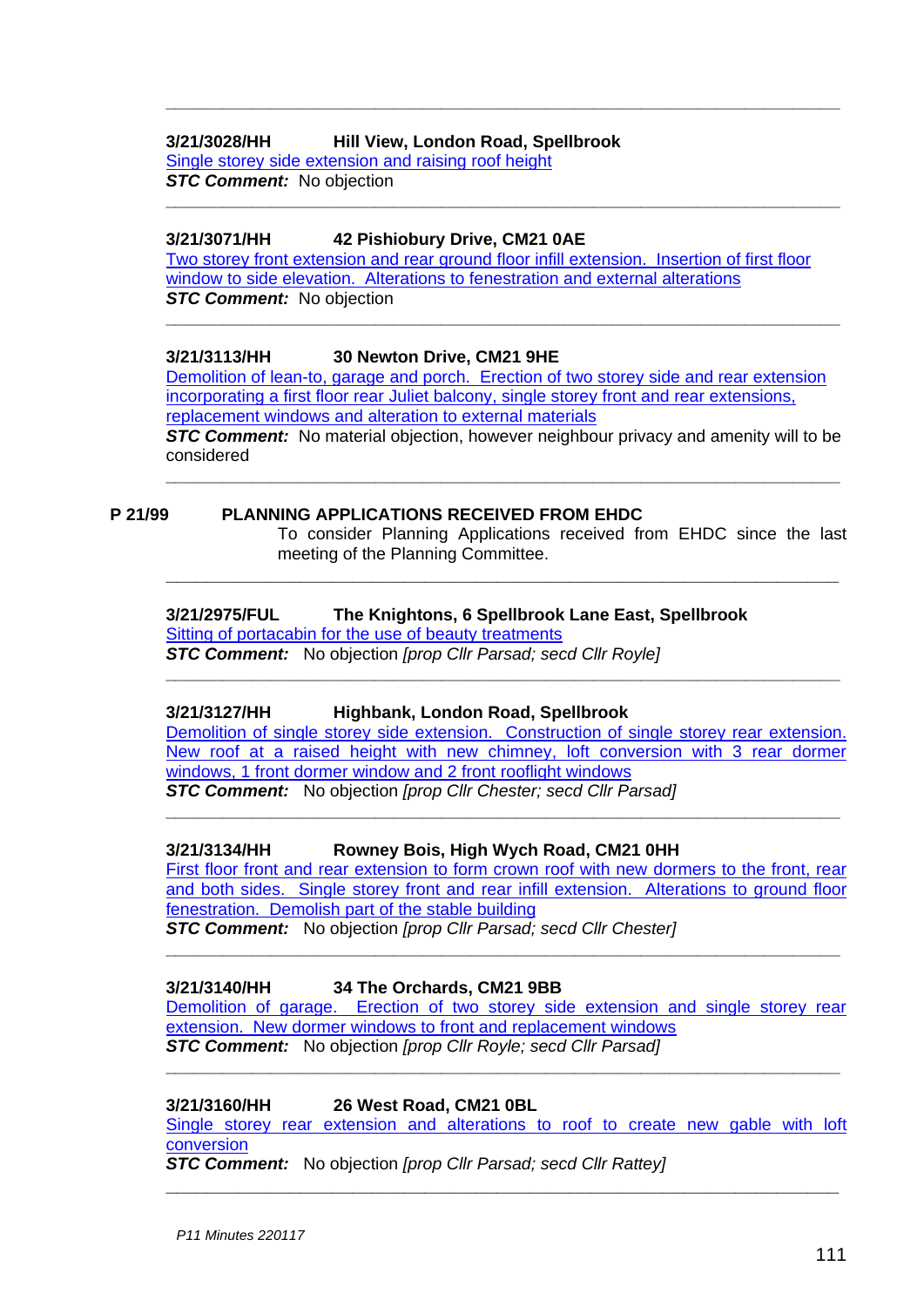#### **P 21/100 LATE PLANNING APPLICATIONS** To deal with Planning Applications received from EHDC following the Publication of this Agenda and received before 14 January 2022.

#### **3/21/3038/FUL Eden House, 21A Knight Street, CM21 9AT**

Conversion of garage/outbuilding to one 1 bedroom detached two-storey dwelling with two addition car-parking spaces, alterations to fenestration and opening, the addition of roof lights and new windows and installation of air source heat pump *STC Comment:* No objection.

**\_\_\_\_\_\_\_\_\_\_\_\_\_\_\_\_\_\_\_\_\_\_\_\_\_\_\_\_\_\_\_\_\_\_\_\_\_\_\_\_\_\_\_\_\_\_\_\_\_\_\_\_\_\_\_\_\_\_\_\_\_\_\_\_\_\_\_\_\_\_\_**

**\_\_\_\_\_\_\_\_\_\_\_\_\_\_\_\_\_\_\_\_\_\_\_\_\_\_\_\_\_\_\_\_\_\_\_\_\_\_\_\_\_\_\_\_\_\_\_\_\_\_\_\_\_\_\_\_\_\_\_\_\_\_\_\_\_\_\_\_\_\_\_**

#### **3/22/0050/HH 131 West Road, CM21 0BW**

Demolition of rear conservatory. Construction of two storey and part single storey rear extension, single storey front porch extension and new first floor side *STC Comment:* Objection. Impact on neighbours to be considered *[prop Cllr Parsad; secd Cllr Rattey]*

**\_\_\_\_\_\_\_\_\_\_\_\_\_\_\_\_\_\_\_\_\_\_\_\_\_\_\_\_\_\_\_\_\_\_\_\_\_\_\_\_\_\_\_\_\_\_\_\_\_\_\_\_\_\_\_\_\_\_\_\_\_\_\_\_\_**

**\_\_\_\_\_\_\_\_\_\_\_\_\_\_\_\_\_\_\_\_\_\_\_\_\_\_\_\_\_\_\_\_\_\_\_\_\_\_\_\_\_\_\_\_\_\_\_\_\_\_\_\_\_\_\_\_\_\_\_\_\_\_\_\_\_**

# **P 21/101 PLANNING DECISIONS MADE BY EHDC**

To receive Planning Decisions from EHDC.

#### **3/21/0893/FUL 7 Pishiobury Drive, CM21 0AD**

Demolition of existing house. Construction of one 2 storey detached house with basement, 2 rear dormer windows and 2 balconies to rear first floor, together with the erection of a detached garage

*STC Comment:* Objection. Overdevelopment of site & loss of openness. Objections from neighbours noted

**\_\_\_\_\_\_\_\_\_\_\_\_\_\_\_\_\_\_\_\_\_\_\_\_\_\_\_\_\_\_\_\_\_\_\_\_\_\_\_\_\_\_\_\_\_\_\_\_\_\_\_\_\_\_\_\_\_\_\_\_\_\_\_\_\_\_\_\_\_\_\_**

*EHDC Decision:* Granted

#### **3/21/1097/HH &**

**3/21/1098/LBC Falconers, 15 High Wych Road, CM21 0AY**  Single storey front extension *STC Comment:* No objection *EHDC Decision:* Granted

#### **3/21/1157/FUL 15 Bullfields, CM21 9DE**

Demolition of garage and erection of one 2 bedroom attached dwelling with associated car parking and landscaping **STC Comment:** Objection – overdevelopment of site

**\_\_\_\_\_\_\_\_\_\_\_\_\_\_\_\_\_\_\_\_\_\_\_\_\_\_\_\_\_\_\_\_\_\_\_\_\_\_\_\_\_\_\_\_\_\_\_\_\_\_\_\_\_\_\_\_\_\_\_\_\_\_\_\_\_\_\_\_\_\_\_**

**\_\_\_\_\_\_\_\_\_\_\_\_\_\_\_\_\_\_\_\_\_\_\_\_\_\_\_\_\_\_\_\_\_\_\_\_\_\_\_\_\_\_\_\_\_\_\_\_\_\_\_\_\_\_\_\_\_\_\_\_\_\_\_\_\_\_\_\_\_\_\_**

*EHDC Decision:* Granted

#### **3/21/1323/FUL 38 Bell Street, CM21 9AN**

Regularisation for erection of canopy and erection of 3 lights *STC Comment:* No objection *EHDC Decision:* Granted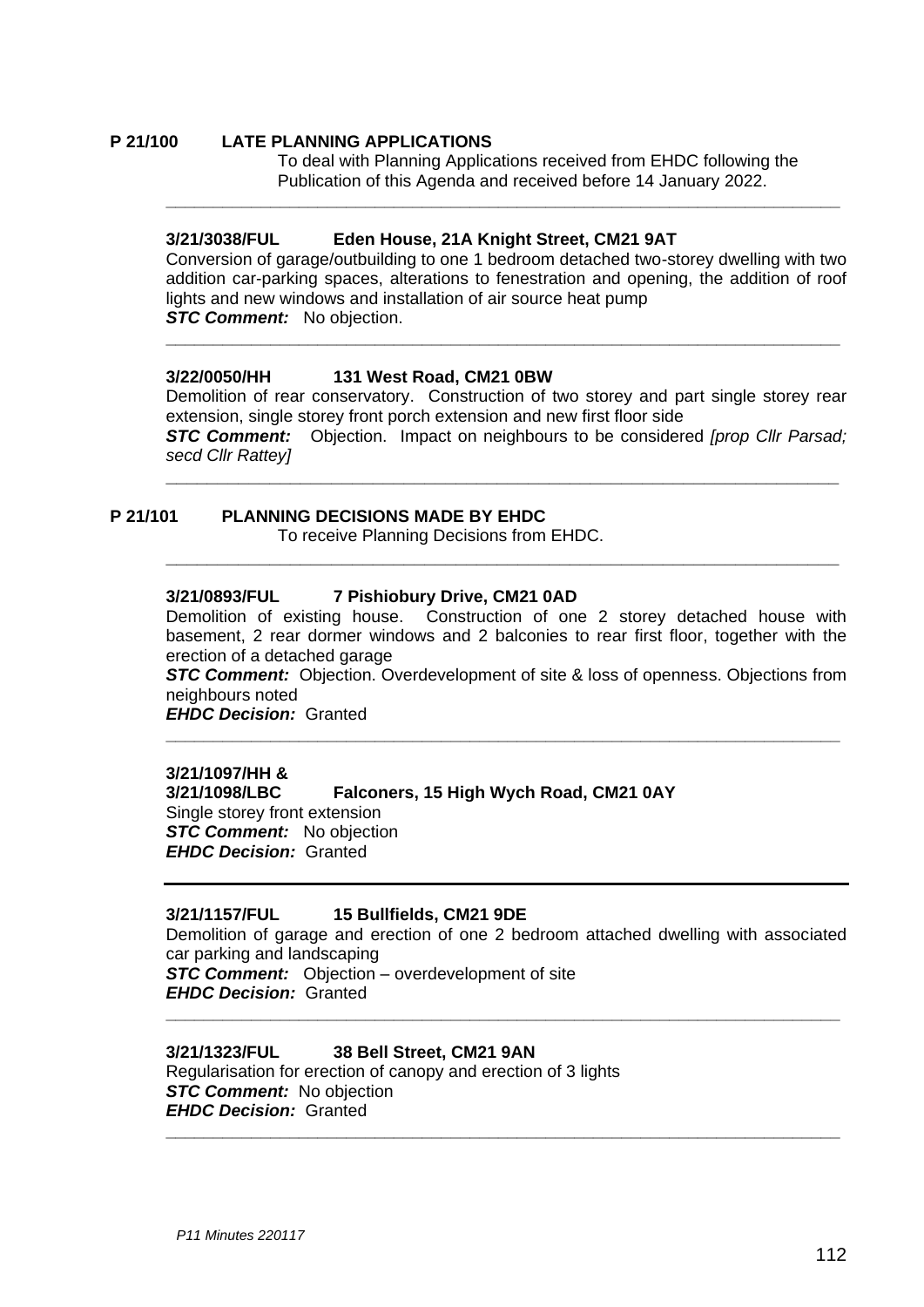# **3/21/1567/HH 33 The Forebury, CM21 9BD**

Installation of electric gates *STC Comment:* No objection *EHDC Decision:* Granted

# **3/21/1620/HH 2 Springhall Road, CM21 9ET**

Erection of cladding to first floor front elevation *STC Comment:* No objection *EHDC Decision:* Granted

# **3/21/1688/HH 28 Hampton Gardens, CM21 0AN**

Erection of a workshop/shed and a summerhouse with storage to rear garden *STC Comment:* Objection. Inappropriate development - height, bulk, mass & position of the proposed buildings would have detrimental impact on neighbours amenities. Neighbours concerns supported. *EHDC Decision:* Granted

**\_\_\_\_\_\_\_\_\_\_\_\_\_\_\_\_\_\_\_\_\_\_\_\_\_\_\_\_\_\_\_\_\_\_\_\_\_\_\_\_\_\_\_\_\_\_\_\_\_\_\_\_\_\_\_\_\_\_\_\_\_\_\_\_\_\_\_\_\_\_\_**

**\_\_\_\_\_\_\_\_\_\_\_\_\_\_\_\_\_\_\_\_\_\_\_\_\_\_\_\_\_\_\_\_\_\_\_\_\_\_\_\_\_\_\_\_\_\_\_\_\_\_\_\_\_\_\_\_\_\_\_\_\_\_\_\_\_\_\_\_\_\_\_**

**\_\_\_\_\_\_\_\_\_\_\_\_\_\_\_\_\_\_\_\_\_\_\_\_\_\_\_\_\_\_\_\_\_\_\_\_\_\_\_\_\_\_\_\_\_\_\_\_\_\_\_\_\_\_\_\_\_\_\_\_\_\_\_\_\_\_\_\_\_\_\_**

**\_\_\_\_\_\_\_\_\_\_\_\_\_\_\_\_\_\_\_\_\_\_\_\_\_\_\_\_\_\_\_\_\_\_\_\_\_\_\_\_\_\_\_\_\_\_\_\_\_\_\_\_\_\_\_\_\_\_\_\_\_\_\_\_\_\_\_\_\_\_\_**

# **3/21/1782/HH 4 Rowney Wood, CM21 0HR**

Demolition of garage. Part single, part two storey side extension incorporating Juliet balcony to the rear. Single storey rear extension with roof lanterns and alterations to fenestration

**STC Comment:** As previously submitted - No objection - Neighbours concerns re loss of light noted. Urge that daylight/sunlight assessment be carried out *EHDC Decision:* Granted

**\_\_\_\_\_\_\_\_\_\_\_\_\_\_\_\_\_\_\_\_\_\_\_\_\_\_\_\_\_\_\_\_\_\_\_\_\_\_\_\_\_\_\_\_\_\_\_\_\_\_\_\_\_\_\_\_\_\_\_\_\_\_\_\_\_\_\_\_\_\_\_**

#### **3/21/1861/FUL The Chestnuts, Redricks Lane, CM21 0RL**

Creation of new dwelling through separation of the existing Residential Annex called Rose Cottage from the dwelling through sub division of the plot

**\_\_\_\_\_\_\_\_\_\_\_\_\_\_\_\_\_\_\_\_\_\_\_\_\_\_\_\_\_\_\_\_\_\_\_\_\_\_\_\_\_\_\_\_\_\_\_\_\_\_\_\_\_\_\_\_\_\_\_\_\_\_\_\_\_\_\_\_\_\_\_**

*STC Comment:* No objection *EHDC Decision:* Granted

#### **3/21/2147/HH 84 High Wych Road, CM21 0HQ**

Removal of conservatory, rear projection, side projection and integrated carport. Construction of single storey rear extension, detached timber-framed carport, alteration and extension to rear first floor external wall with new flat roof and sash window **STC Comment:** No objection

**\_\_\_\_\_\_\_\_\_\_\_\_\_\_\_\_\_\_\_\_\_\_\_\_\_\_\_\_\_\_\_\_\_\_\_\_\_\_\_\_\_\_\_\_\_\_\_\_\_\_\_\_\_\_\_\_\_\_\_\_\_\_\_\_\_\_\_\_\_\_\_**

**\_\_\_\_\_\_\_\_\_\_\_\_\_\_\_\_\_\_\_\_\_\_\_\_\_\_\_\_\_\_\_\_\_\_\_\_\_\_\_\_\_\_\_\_\_\_\_\_\_\_\_\_\_\_\_\_\_\_\_\_\_\_\_\_\_\_\_\_\_\_\_**

*EHDC Decision:* Granted

#### **3/21/2162/HH 7 School Lane, CM21 9FA**

Roof space conversion with rear dormer window and 3 front roof windows *STC Comment:* No objection *EHDC Decision:* Granted

#### **3/21/2210/HH 11 Roseacres, CM21 0BU**

Single storey rear extension and cedral weatherboard cladding fitted to front elevation *STC Comment:* No objection *EHDC Decision:* Granted

**\_\_\_\_\_\_\_\_\_\_\_\_\_\_\_\_\_\_\_\_\_\_\_\_\_\_\_\_\_\_\_\_\_\_\_\_\_\_\_\_\_\_\_\_\_\_\_\_\_\_\_\_\_\_\_\_\_\_\_\_\_\_\_\_\_\_\_\_\_\_\_**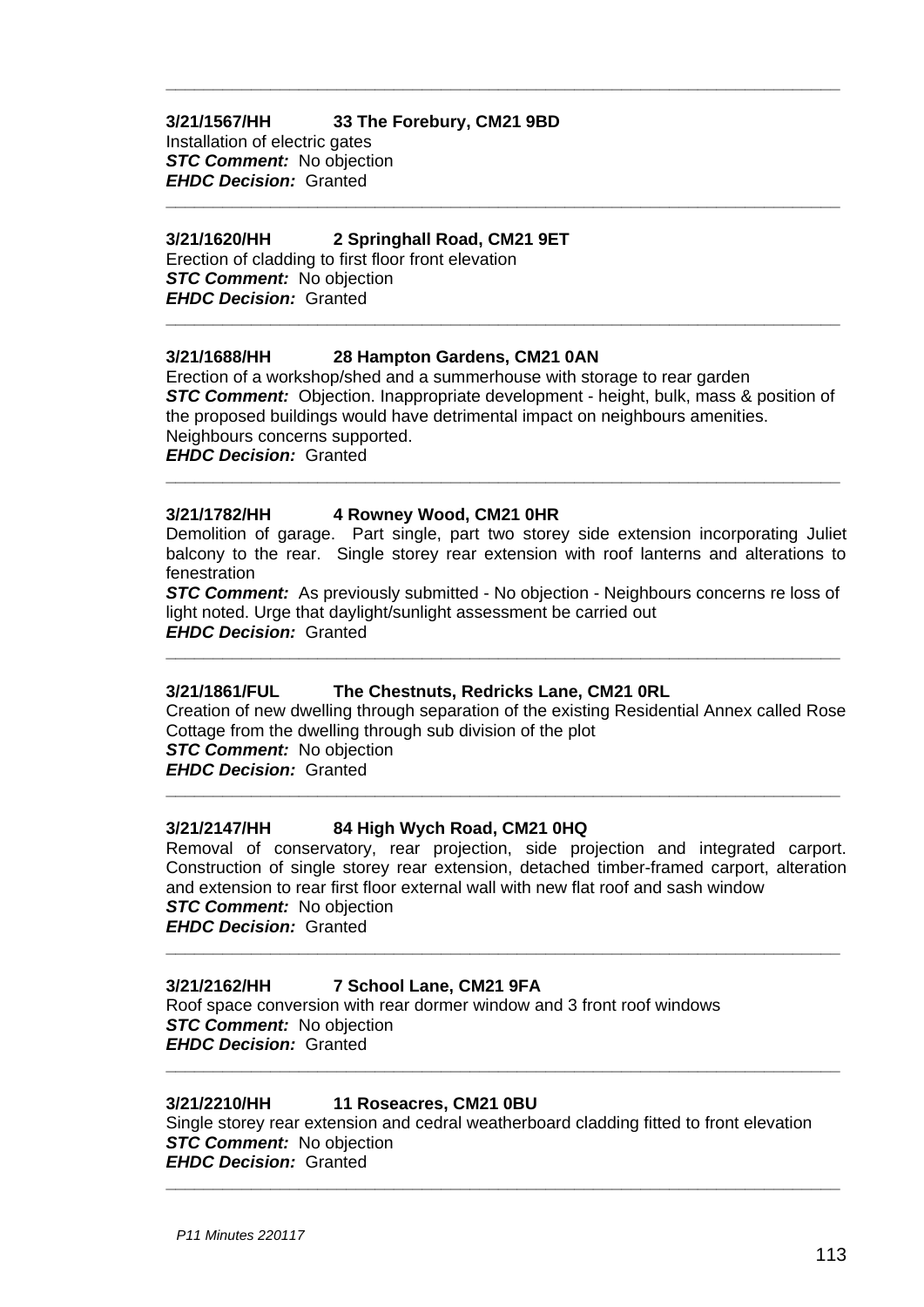#### **3/21/2287/HH 26 East Park, CM21 9EX**

Two storey side and two storey rear extension. Single storey front and single storey side extension

**\_\_\_\_\_\_\_\_\_\_\_\_\_\_\_\_\_\_\_\_\_\_\_\_\_\_\_\_\_\_\_\_\_\_\_\_\_\_\_\_\_\_\_\_\_\_\_\_\_\_\_\_\_\_\_\_\_\_\_\_\_\_\_\_\_\_\_\_\_\_\_**

**STC Comment:** No objection *EHDC Decision:* Granted **\_\_\_\_\_\_\_\_\_\_\_\_\_\_\_\_\_\_\_\_\_\_\_\_\_\_\_\_\_\_\_\_\_\_\_\_\_\_\_\_\_\_\_\_\_\_\_\_\_\_\_\_\_\_\_\_\_\_\_\_\_\_\_\_\_\_\_\_\_\_\_**

#### **3/21/2407/HH 6 Chalks Avenue, CM21 0BX**

Demolition of existing garage and erection of single storey front extension. Levelling of land to provide new drive and front steps

*STC Comment:* No objection

*EHDC Decision:* Refused. "The proposed extension by way of its size and design would fail to achieve a high standard of design to respond to the context of the site, or to reflect local distinctiveness. The development would therefore be an unduly prominent addition that would be harmful to the character and appearance of the site and surrounding area contrary to Policies DES4 and HOU11 of the East Herts District Plan 2018".

**\_\_\_\_\_\_\_\_\_\_\_\_\_\_\_\_\_\_\_\_\_\_\_\_\_\_\_\_\_\_\_\_\_\_\_\_\_\_\_\_\_\_\_\_\_\_\_\_\_\_\_\_\_\_\_\_\_\_\_\_\_\_\_\_\_\_\_\_\_\_\_**

#### **3/21/2469/HH 26 Brook Lane, CM21 0EL**

Entrance canopy to front elevation. Erection of garage to side elevation. *STC Comment:* No objection *EHDC Decision:* Granted

#### **3/21/2506/HH 82 White Post Field, CM21 0BY**

Demolition of conservatory. Erection of a two storey rear extension, first floor side extension, enlargement of existing porch, alterations to fenestration

**\_\_\_\_\_\_\_\_\_\_\_\_\_\_\_\_\_\_\_\_\_\_\_\_\_\_\_\_\_\_\_\_\_\_\_\_\_\_\_\_\_\_\_\_\_\_\_\_\_\_\_\_\_\_\_\_\_\_\_\_\_\_\_\_\_\_\_\_\_\_\_**

*STC Comment:* Neighbours concerns/comments noted. Urge that daylight/sunlight assessment be carried out

**\_\_\_\_\_\_\_\_\_\_\_\_\_\_\_\_\_\_\_\_\_\_\_\_\_\_\_\_\_\_\_\_\_\_\_\_\_\_\_\_\_\_\_\_\_\_\_\_\_\_\_\_\_\_\_\_\_\_\_\_\_\_\_\_\_\_\_\_\_\_\_**

*EHDC Decision:* Granted

#### **3/21/2576/LBC 25 Bell Street, CM21 9AR**

Redecorate the façade of the building

*STC Comment:* LBC - Support this application

*EHDC Decision:* Refused. "The proposed works would result in less than substantial harm to the special interest and significance of the historic fabric and would be detrimental to the character and appearance of the Listed Building. This harm is not outweighed by any public benefits and therefore the proposal would be contrary to Policies HA1 and HA7 of the East Herts District Plan 2018 and the National Planning Policy Framework 2021."

**\_\_\_\_\_\_\_\_\_\_\_\_\_\_\_\_\_\_\_\_\_\_\_\_\_\_\_\_\_\_\_\_\_\_\_\_\_\_\_\_\_\_\_\_\_\_\_\_\_\_\_\_\_\_\_\_\_\_\_\_\_\_\_\_\_\_\_\_\_\_\_**

#### **3/21/2587/COMPN 37 Bell Street, CM21 9AR**

Change of use from class E to class C3 (Residential) for 2 one bed apartments, with partial retention of existing ground floor commercial space

**STC Comment:** Support first floor change of use to residential. Objection to change of use from office/retail to residential at ground floor level Urge retention of commercial use. *EHDC Decision:* Refused. "The proposed development involves works that would go beyond the provisions of Schedule 2, Part 3, Class MA of Town and Country Planning (General Permitted Development) (England) Order 2015 (as amended). These works would be required to be implemented, in order to provide adequate levels of natural light for the intended occupiers of the proposed residential units."

**\_\_\_\_\_\_\_\_\_\_\_\_\_\_\_\_\_\_\_\_\_\_\_\_\_\_\_\_\_\_\_\_\_\_\_\_\_\_\_\_\_\_\_\_\_\_\_\_\_\_\_\_\_\_\_\_\_\_\_\_\_\_\_\_\_\_\_\_\_\_\_**